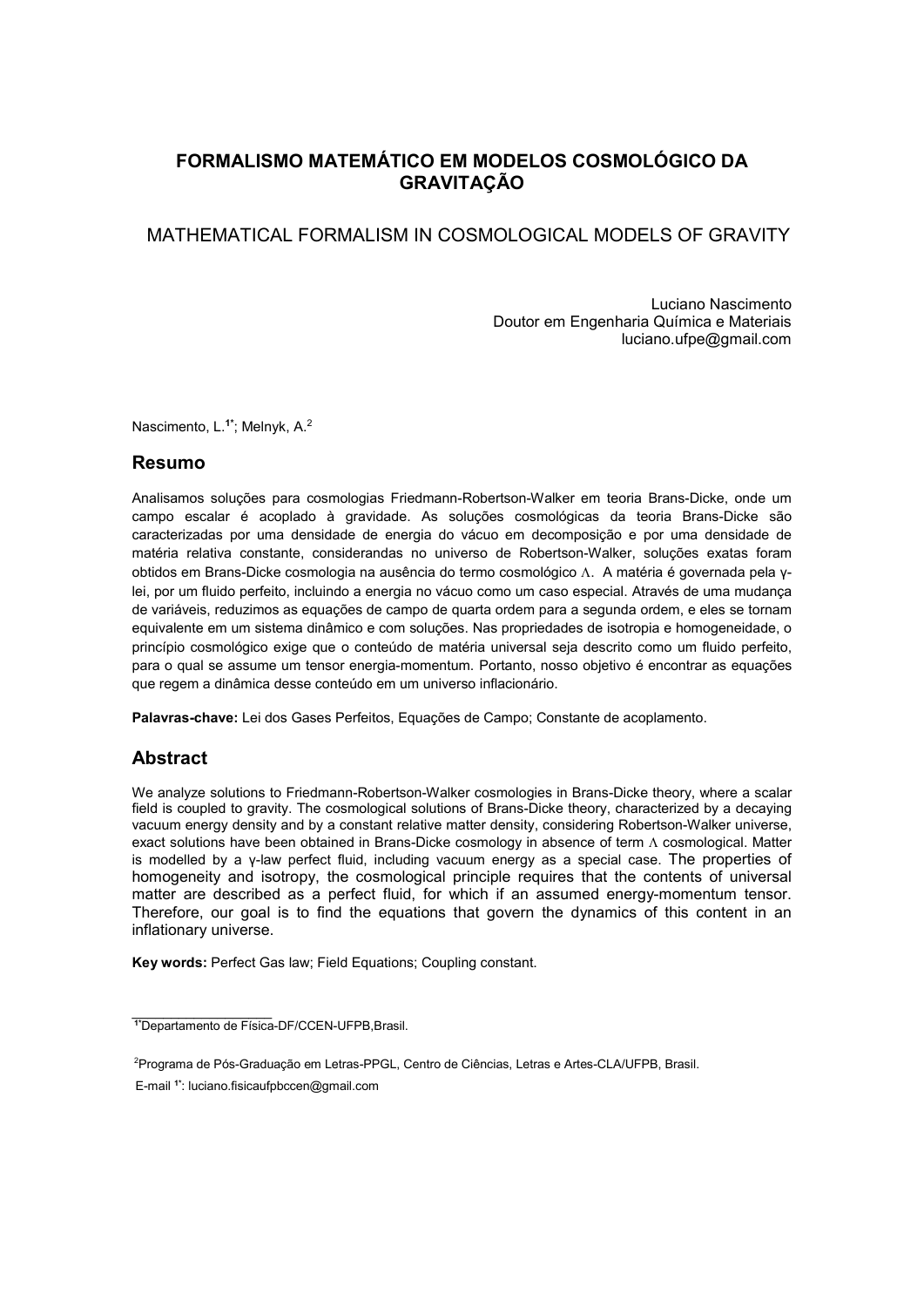#### **1. INTRODUCTION**

Several authors have been considering the possibility of a varying cosmological term in order to fit the observed non decelerated expansion of the universe and, at the same time, to explain the small value of the cosmological constant observed at present, many authors have studied the problems with cosmological solutions involving time dependent cosmological term and Brans-Dicke field. Some of the researchers who have the contribution in this field (BERMAN; SOM; GOMIDE, 1989). There is considerable interest, therefore, both from inflationary cosmology and from string theory, to revisit cosmology in the scalar-tensor gravity of Brans and Dicke. Among all the problems we have considered more general solutions than those presented by Bertolami for a Robertson-Walker metric and perfect fluid obeying the perfect gas law of state (BERTOLAMI, 1986a). Bertolami considered in Brans-Dicke cosmology a time dependent cosmological term, having in mind that it should explain why the present value of  $\Lambda$  is  $10^{50}$  times smaller than in the Glashow-Salam-Weinberg model, and  $10^{107}$  times smaller than in a GUT theory (BERTOLAMI,1986b). Langacker,

solved it for the Robertson-Walker metric with the cases  $p = 0$  and  $p = \frac{1}{2}\rho$ 3  $p = \frac{1}{2} \rho$ , where p is the pressure and  $\rho$  is

the density (LANGACKER, 1981). Among the various gravitational theories the only one still observationally consistent is Brans-Dicke theory. Cosmography is the study of the large-scale structure of spacetime. The goal of cosmography is to measure spacetime geometry or, in other words, to determine the spacetime metric. For obvious practical reasons astronomers cannot use clocks and measuring rods or even lasers to measure spacetime structure, making this a challenging endeavor that has yet to fully succeed. In this theory, the gravitational strength is made time dependent in order to incorporate Mach's principal into general relativity and is related with a scalar field through the relationship  $G = a\phi^{-1}$  where 'a' is a positive constant given by,

$$
a = \frac{4+2w}{3+2w} > 0
$$

where w is the Brans-Dicke coupling constant, and the positive sign of 'a' is necessary in order that a given mass bend light in the correct direction. With this variation law for *G*, we will form an empirical approach to be used in Brans-Dicke equations. Observational tests of the Robertson-Walker family of cosmological models (or any others) are made by comparing predictions with observations of astronomically measurable quantities such as the redshift, age, angular size, flux (of electromagnetic radiation) and abundance of objects of various types (galaxies, quasars, etc.). Because of the non-Minkowski geometry of spacetime the dependence of these quantities on distance and even the meaning of distance itself are more complicated than in special relativity. In the present paper, the exact solutions can be obtained in Brans-Dicke cosmology in absence of cosmological term Λ by considering flat Robertson-Walker universe. We also consider a perfect fluid obeying the perfect gas law of state in the manner as applied by Berman (BERMAN, 1991a). In section 2 we have presented the field equations and their solutions. The physical and geometrical properties of the solutions obtained are also discussed in the last section.

### **2. FIELD EQUATIONS AND THEIR SOLUTIONS**

The metric considered for the present problem is the Robertson–Walker metric

$$
ds^{2} = dt^{2} - R^{2}(t) \left\{ \frac{dr^{2}}{1 - Kr^{2}} + r^{2} d\theta + r^{2} \sin^{2} \theta d\phi^{2} \right\}, (1)
$$

where 't' is the cosmic time;  $R(t)$ , the scale factor of the universe,  $(r, \theta, \phi)$  the coordinate of co-moving observers at rest with respect to cosmic fluid and K is the curvature index which takes the values  $+1$ , 0 and  $-1$ for a closed, flat and open model of the universe respectively. The properties of homogeneity and isotropy, the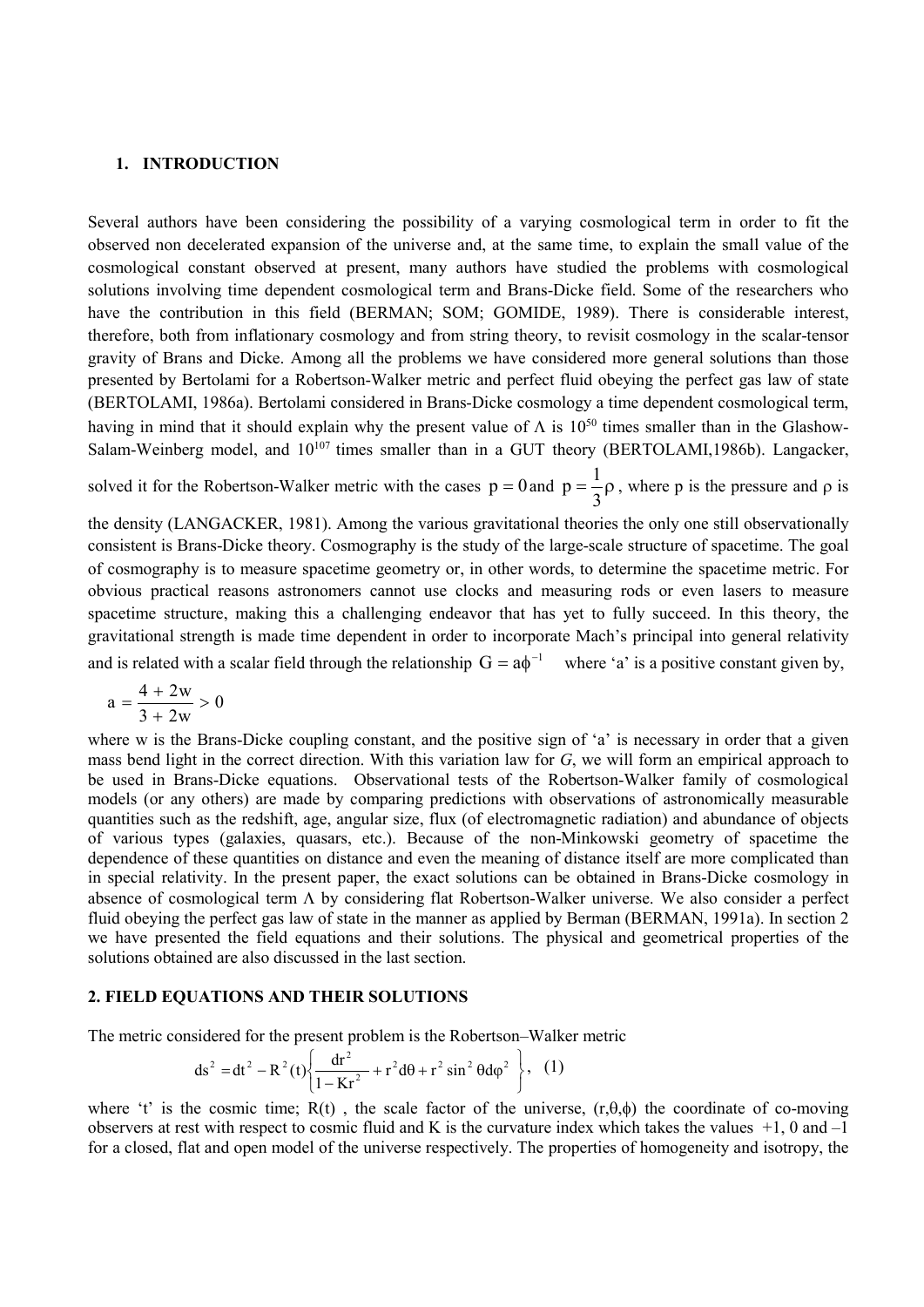cosmological principle requires that the content of universal matter is described as a perfect fluid, for which if an assumed energy-momentum tensor.

The energy momentum tensor  $T_{uv}$ , for the perfect fluid is given by

$$
T_{\mu\nu} = (\rho + p)u_{\mu}u_{\nu} - pg_{\mu\nu},
$$
 (2)

where  $\rho$  is the mass density,  $p$  is the isotropic pressure (WEINBERG, 1989). Corresponding to the metric (1), the four velocity vector satisfies the equation

$$
g_{\mu\nu} U_{\mu} U_{\nu} = 1, \qquad (3)
$$

considering the co-moving co-ordinate system, we obtain

$$
U_1 = U_2 = U_3 = 0 \text{ and } U_4 = 1,
$$
 (4)

Bertolami (BERMAN, 1991b) equations are

$$
\frac{\ddot{\phi}}{\phi} + 3\frac{\dot{R}}{R}\frac{\dot{\phi}}{\phi} + \frac{\Lambda}{3} - \frac{\phi}{3}\frac{\partial\Lambda}{\partial\phi} = \frac{8\pi a}{(3+2w)\phi}(\rho - 3p),
$$
\n
$$
\frac{\dot{R}^2}{R^2} + \frac{K}{R^2} = \frac{8\pi a\rho}{3\phi} - \frac{\dot{\phi}}{\phi}\frac{\dot{R}}{R} + \frac{w}{6}\frac{\dot{\phi}^2}{\phi^2} - \frac{2}{3}\Lambda + \frac{\phi}{3}\frac{\partial\Lambda}{\partial\phi},
$$
\n
$$
\frac{-8\pi a}{\phi^2}\dot{\phi} + \left(w\frac{\dot{\phi}}{\phi} - 3\frac{\dot{R}}{R}\right)\frac{\dot{\phi}\phi - \dot{\phi}^2}{\phi^2} - \frac{3}{R^2}(\ddot{R}R - \dot{R}^2)\frac{\dot{\phi}}{\phi} = \frac{\partial\Lambda}{\partial\phi}\dot{\phi} - 3\frac{\dot{R}}{R}\left(\frac{8\pi a}{\phi}\rho + \frac{w}{2}\frac{\dot{\phi}^2}{\phi^2} - 3\frac{\dot{R}}{R}\dot{\phi} - \Lambda\right)
$$
\n
$$
\dot{\rho} = -\frac{3\dot{R}}{R}(\rho + p),
$$
\n(8)

For flat model of the universe in absence of the cosmological term Bertolami's equations become

$$
\frac{\ddot{\Phi}}{\Phi} + 3\frac{\dot{R}}{R}\frac{\dot{\Phi}}{\Phi} = \frac{8\pi a}{(3+2w)\phi}(\rho - 3p) ,
$$
\n(9)\n
$$
\frac{\dot{R}^2}{R^2} = \frac{8\pi a\rho}{3\phi} - \frac{\dot{\Phi}}{\Phi}\frac{\dot{R}}{R} + \frac{w}{6}\frac{\dot{\Phi}^2}{\phi^2} ,
$$
\n(10)\n
$$
\frac{-8\pi a}{\phi^2}\dot{\phi}p + \left(w\frac{\dot{\Phi}}{\phi} - 3\frac{\dot{R}}{R}\right)\frac{\dot{\phi}\phi - \dot{\phi}^2}{\phi^2} - \frac{3}{R^2}(\ddot{R}R - \dot{R}^2)\frac{\dot{\phi}}{\phi} = -3\frac{\dot{R}}{R}\left(\frac{8\pi a}{\phi}\rho + \frac{w}{2}\frac{\dot{\phi}^2}{\phi^2} - 3\frac{\dot{R}}{R}\dot{\phi}\right),
$$
\n(11)\n
$$
\dot{\rho} = -\frac{3\dot{R}}{R}(\rho + p) ,
$$
\n(12)

Now, let us assume certain physical relations  $\frac{R}{R} = H$ R  $\frac{\dot{R}}{R}$  = H, where H is the Hubble's constant i.e.

$$
R = Ae^{Ht}, \qquad (13)
$$

and

$$
\phi = BR^{\gamma} \t\t(14)
$$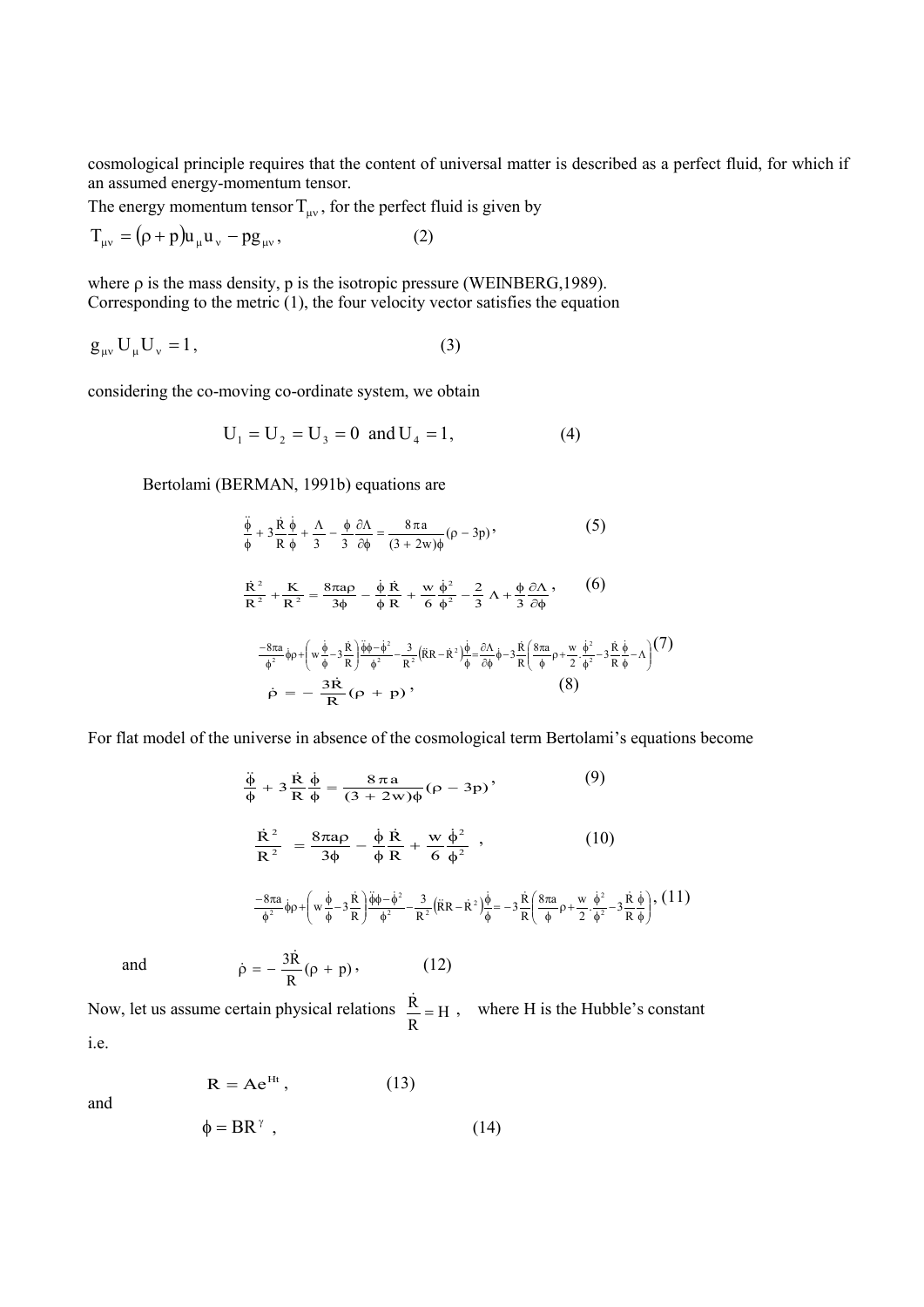From equations (13) and (14), we get

$$
\phi = BA^{\gamma} e^{H\gamma t}, \qquad (15)
$$

Using the equation of state  $p = \epsilon \rho$  in equation (8), we get

$$
\rho = A_1 e^{-3H(1+\epsilon)t} \tag{16}
$$

where  $A_1$  is a constant. By using the above equation of state and equation (14) in equation (9), we obtain

$$
\gamma^{2}H^{2} + 3\gamma H^{2} = \frac{8\pi a}{3+2w}A^{-\gamma}B^{-1}A_{1}(1-3\epsilon)e^{-\{\gamma+3(1+\epsilon)\}Ht} , \qquad (17)
$$

So the coupling constant "w" will be independent of time 't' if

$$
-\{\gamma+3(1+\epsilon)\}H=0\,,\tag{18}
$$

For the expanding model of the universe,  $H = \frac{\dot{R}}{R} \neq 0$ 

$$
\therefore \gamma + 3(1 + \epsilon) = 0,\tag{19}
$$

By the use of the relation (19) the above equation (17) reduces to

$$
(3+2w)A^{\gamma}B(3+\gamma)\gamma H^2 = 8\pi aA_1(1-3\epsilon), \qquad (20)
$$

Now from equation (10), we get

$$
H^{2} + \gamma H^{2} - \frac{w}{6} \gamma^{2} H^{2} = \frac{8\pi a A_{1}}{3A^{\gamma} B},
$$
 (21)

Using equation (13), (14) and (16) the above equation (11) becomes

$$
8\pi aA_1(3-\gamma) = 3A^{\gamma}H^2B\gamma\left(3-\frac{w}{2}\gamma\right),\tag{22}
$$

From the equation of state  $p = \epsilon \rho$ , we get

$$
p = \left\{ A_1 e^{-3H(1+\epsilon)t} \right\} \in , \tag{23}
$$

From equation (15), we get

$$
\phi = B \cdot \frac{1}{\left(Ae^{Ht}\right)^{3(1+\epsilon)}},\tag{24}
$$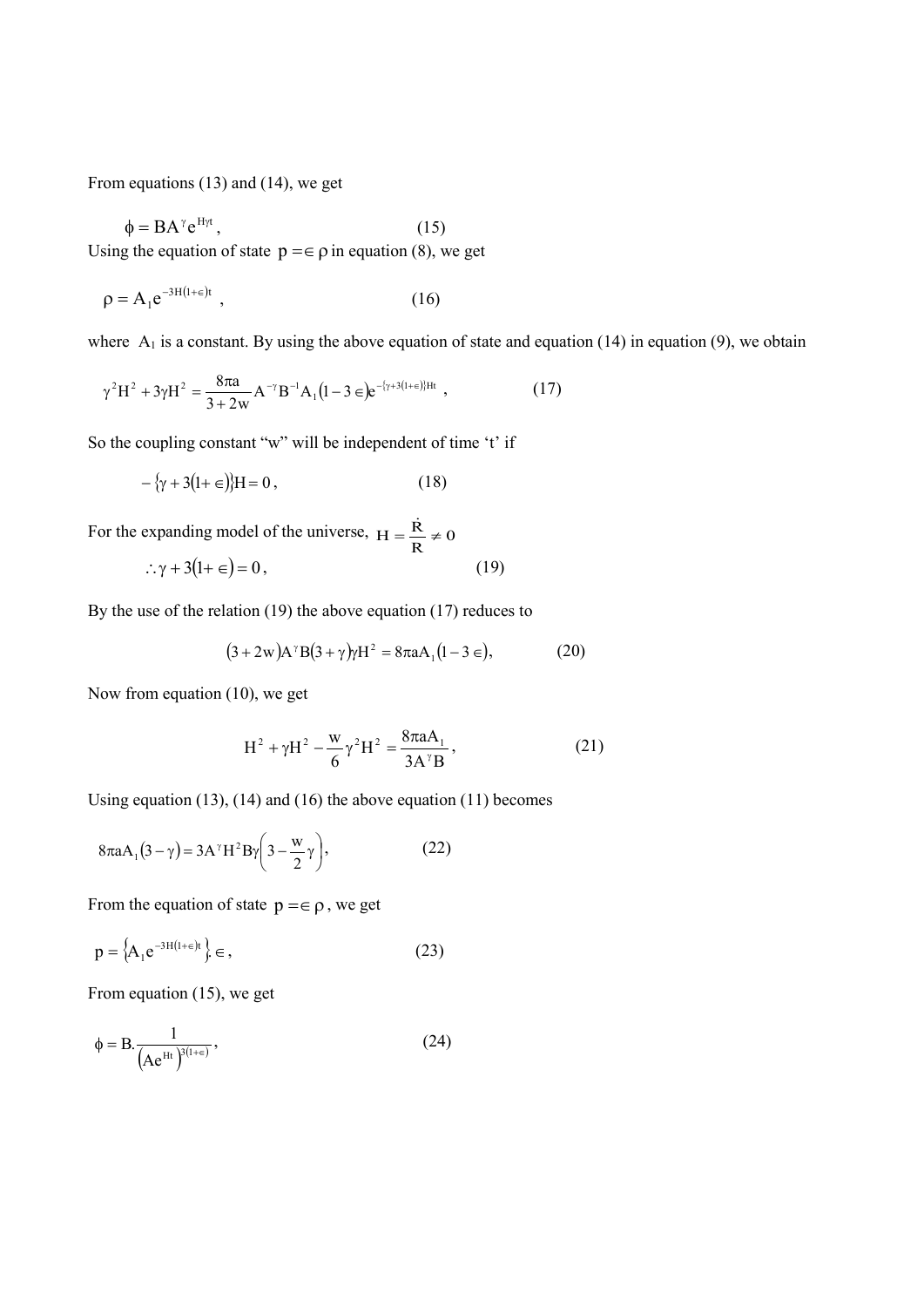#### **3. PHYSICAL INTERPRETATION OF THE SOLUTIONS**

From equation (19) and (15) we can conclude that the Brans-Dicke scalar  $\phi$  is decreasing function of R since  $\gamma$  is found to be negative. In this sense, the Brans-Dicke theory we are using here, with constant " $\omega$ ", must be considered an effective description, valid only in the cosmological limit. A more general approach can be based on scalar-tensor theories in which "ω" depend on the scale, being very high in the weak field approximation of Solar System. From equation (15) we further observe that the B-D scalar  $\phi$  is found to be exponentially decreasing function of time. From equation (16) the mass density  $\rho$  is also an exponentially decreasing function of time for all distributions i.e. dust distribution (p=0), stiff fluid distribution (p= $\rho$ ) and disordered distribution of radiation (p=3p). From equation (13) and (16) we obtain the relation  $\rho = C' \phi$ , where

 $C' = \frac{A_1}{BA^{\gamma}}$  is an arbitrary constant (SAHA,2006a). It implies that  $p \infty \phi$ . The deceleration parameter,

 $q = -\frac{R\ddot{R}}{\dot{R}^2} = -1$ . At time t = 0, the mass density p becomes a constant and it tends to zero as  $t \to \infty$ . Similarly, the Brans-Dicke scalar  $\phi$  reduces to a constant at time t = 0 and it tends to zero as  $t \to \infty$ .

*Case I*: When  $\epsilon = 0$ 

We have  $\gamma = -3$  and two different values of "w" i.e.  $w = -\frac{4}{3}$  and - 2.

This is something absurd. Therefore we cannot take the value of  $\epsilon = 0$  i.e. dust distribution cannot interact with Brans-Dicke scalar  $\phi$ .

From equation (19), we obtain  $\gamma = -3$  when  $\epsilon = 0$ .

From equation (20), we obtained  $A_1 = 0$  since  $a \neq 0$  by the relation  $a = \frac{4 + 2w}{3 + 2w} > 0$ .  $= 0$  sin ce a  $\neq 0$  by the relation a  $= \frac{4 + 2w}{2} > 0$ . Therefore the mass density  $\rho$  is found to be zero. It implies that there is no interaction between B-D scalar  $\phi$  and perfect fluid when  $\epsilon = 0$ .

*Case II*: When  $\epsilon = 1$ 

We have  $\gamma = -6$  and two different values of "w" i.e.  $w = -\frac{7}{4}$  and  $-\frac{3}{4}$ . 4 and  $-\frac{3}{4}$ 4  $w = -\frac{7}{4}$  and  $-$ 

So the in the case of the stiff fluid distribution also there is no interaction between the B-D scalar  $\phi$  and perfect fluid.

*Case III*: When 3  $\epsilon = \frac{1}{2}$ 

We find that  $\gamma = -4$  and two different values "w" i.e.  $w = -\frac{3}{2}$  and  $-\frac{9}{8}$ 2  $w = -\frac{3}{2}$  and  $-\frac{9}{3}$ .

Also  $A_1 = 0$ . It means that in the case of disordered distribution of radiation,  $\phi$ . The distribution cannot interact with the Brans-Dicke scalar so there is no interaction between B-D scalars φ and perfect fluid since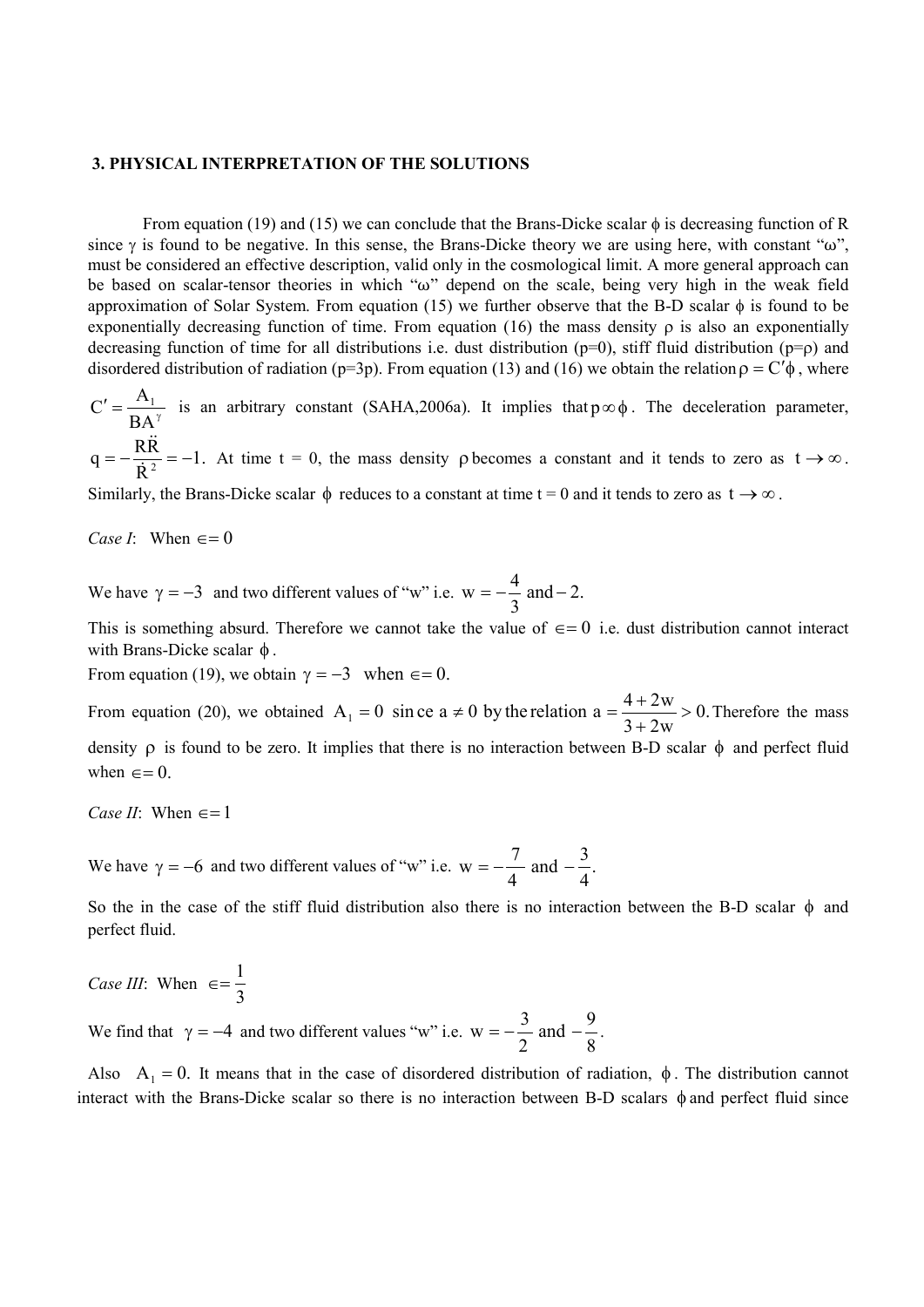$\rho = 0$ . Hence, we cannot derive the solutions of the particular cases corresponding to 3  $\epsilon = 0, -1, \frac{1}{2}$  since we obtain two different values of the coupling parameter "w" in each case.

## **CONCLUSIONS**

- Most cosmological tests rely, directly or indirectly, on the angular part of the Robertson-Walker metric and not only on the radial part used above;
- As a result, one may make use of the framework of General Relativity, namely, the Friedmann equations and Robertson-Walker metric, and the analysis turns out simplified;
- flat Friedmann-Robertson-Walker Universe, and we will show how it is possible to write a modification to gravity in the fluid;
- On the other hand, the observed small value of the Cosmological Constant leads to several conceptual problems (vacuum energy, coincidence problem, etc.), so that in the last few years, several different approaches to the dark energy issue have been proposed. Among them, the modified theories of gravity represent an interesting extension of Einstein's theory, but also supersymmetry and string theories have been investigated.

#### **Acknowledgements**

The author thanks the National Council for Scientific and Technological Development-CNPq.

## **REFERENCES**

BERMAN, M. S. ; SOM, M. M. ; GOMIDE, F. M. Brans-Dicke Static Universes," *General Relativity and Gravitation* **21:3**. pp. 287-292, 1989.

BERMAN, M. S. Cosmological Models with Variable Cosmological Term. *Physical Review* **D**. pp. 1075- 1078, 1991b.

BERMAN, M. S. Cosmological Models with Variable Gravitational and Cosmological Constants. *General Relativity and Gravitation* **23: 4**. pp. 465-469, 1991a.

BERTOLAMI, O. Brans-Dicke Cosmology with a Scalar Field Dependent Cosmological Term. *Fortsch Physic-sics* **34**, p. 829, 1986a.

BERTOLAMI, O. Time-Dependence Cosmological Term. *Nuovo Cimento* **B 93:1**. pp. 36-42, 1986b.

LANGACKER, P. Grand unified theories and proton decay. *Physics Reports* **72:4**. pp.185–385, 1981.